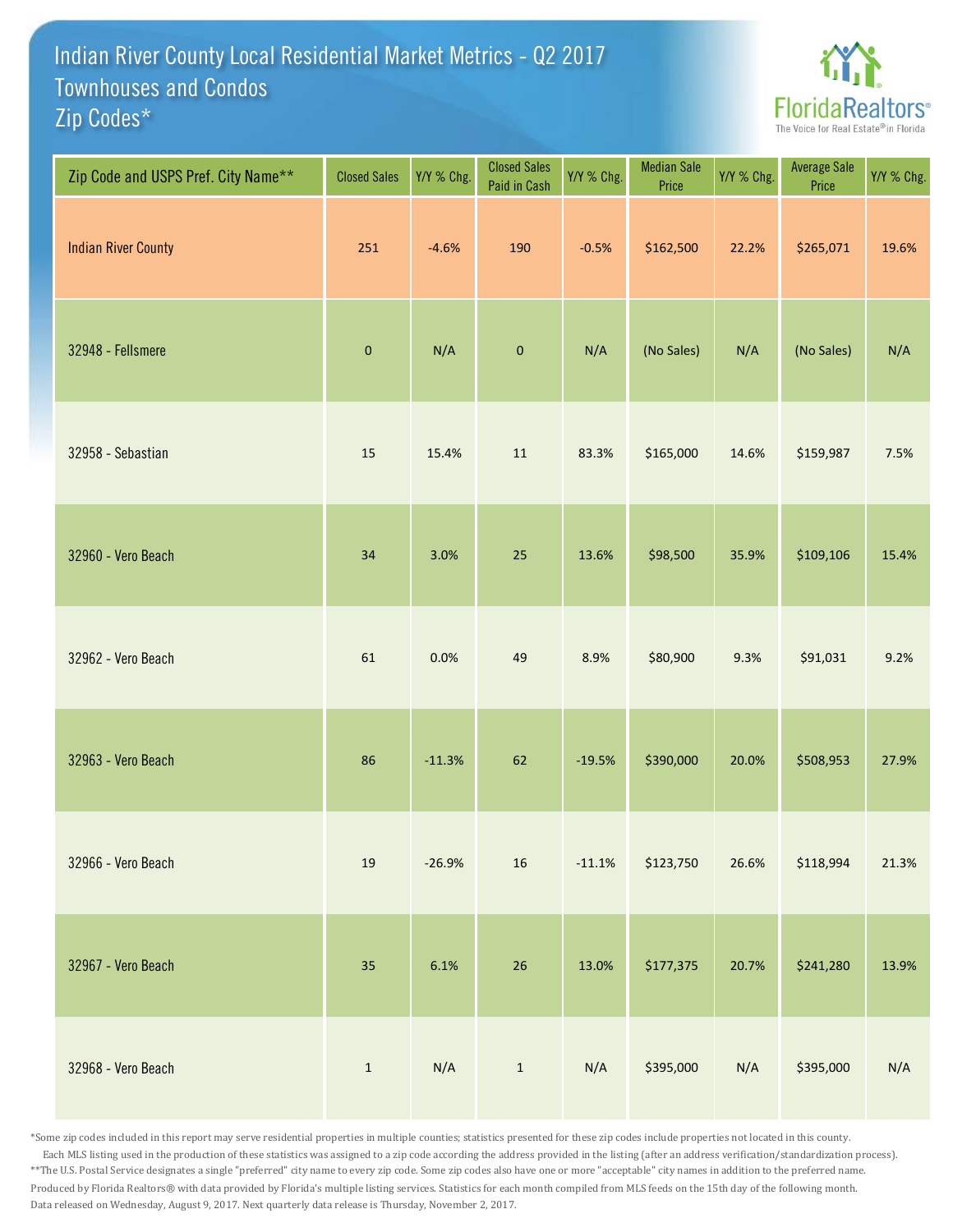## Indian River County Local Residential Market Metrics - Q2 2017 Zip Codes\* Townhouses and Condos



| Zip Code and USPS Pref. City Name** | <b>Dollar Volume</b> | Y/Y % Chg. | Pct. of Orig. List<br><b>Price Received</b> | Y/Y % Chg. | <b>Median Time to</b><br>Contract | Y/Y % Chg. | <b>New Listings</b> | Y/Y % Chg. |
|-------------------------------------|----------------------|------------|---------------------------------------------|------------|-----------------------------------|------------|---------------------|------------|
| <b>Indian River County</b>          | \$66.5 Million       | 14.2%      | 93.6%                                       | $-0.1%$    | 57 Days                           | $-8.1%$    | 260                 | 20.9%      |
| 32948 - Fellsmere                   | (No Sales)           | N/A        | (No Sales)                                  | N/A        | (No Sales)                        | N/A        | $\pmb{0}$           | N/A        |
| 32958 - Sebastian                   | \$2.4 Million        | 24.0%      | 93.6%                                       | $-3.2%$    | 72 Days                           | 105.7%     | 27                  | 107.7%     |
| 32960 - Vero Beach                  | \$3.7 Million        | 18.9%      | 94.4%                                       | 1.1%       | 30 Days                           | $-60.5%$   | 32                  | $-5.9%$    |
| 32962 - Vero Beach                  | \$5.6 Million        | 9.2%       | 94.8%                                       | 0.4%       | 44 Days                           | 2.3%       | 58                  | 20.8%      |
| 32963 - Vero Beach                  | \$43.8 Million       | 13.4%      | 93.2%                                       | 2.2%       | 105 Days                          | $-7.9%$    | 86                  | 16.2%      |
| 32966 - Vero Beach                  | \$2.3 Million        | $-11.4%$   | 90.6%                                       | $-3.5%$    | 72 Days                           | 80.0%      | 20                  | $-4.8%$    |
| 32967 - Vero Beach                  | \$8.4 Million        | 20.8%      | 93.9%                                       | $-1.1%$    | 49 Days                           | $-3.9%$    | 36                  | 44.0%      |
| 32968 - Vero Beach                  | \$395,000            | N/A        | 88.0%                                       | N/A        | 7 Days                            | N/A        | $\pmb{0}$           | N/A        |

\*Some zip codes included in this report may serve residential properties in multiple counties; statistics presented for these zip codes include properties not located in this county. Each MLS listing used in the production of these statistics was assigned to a zip code according the address provided in the listing (after an address verification/standardization process). \*\*The U.S. Postal Service designates a single "preferred" city name to every zip code. Some zip codes also have one or more "acceptable" city names in addition to the preferred name. Produced by Florida Realtors® with data provided by Florida's multiple listing services. Statistics for each month compiled from MLS feeds on the 15th day of the following month. Data released on Wednesday, August 9, 2017. Next quarterly data release is Thursday, November 2, 2017.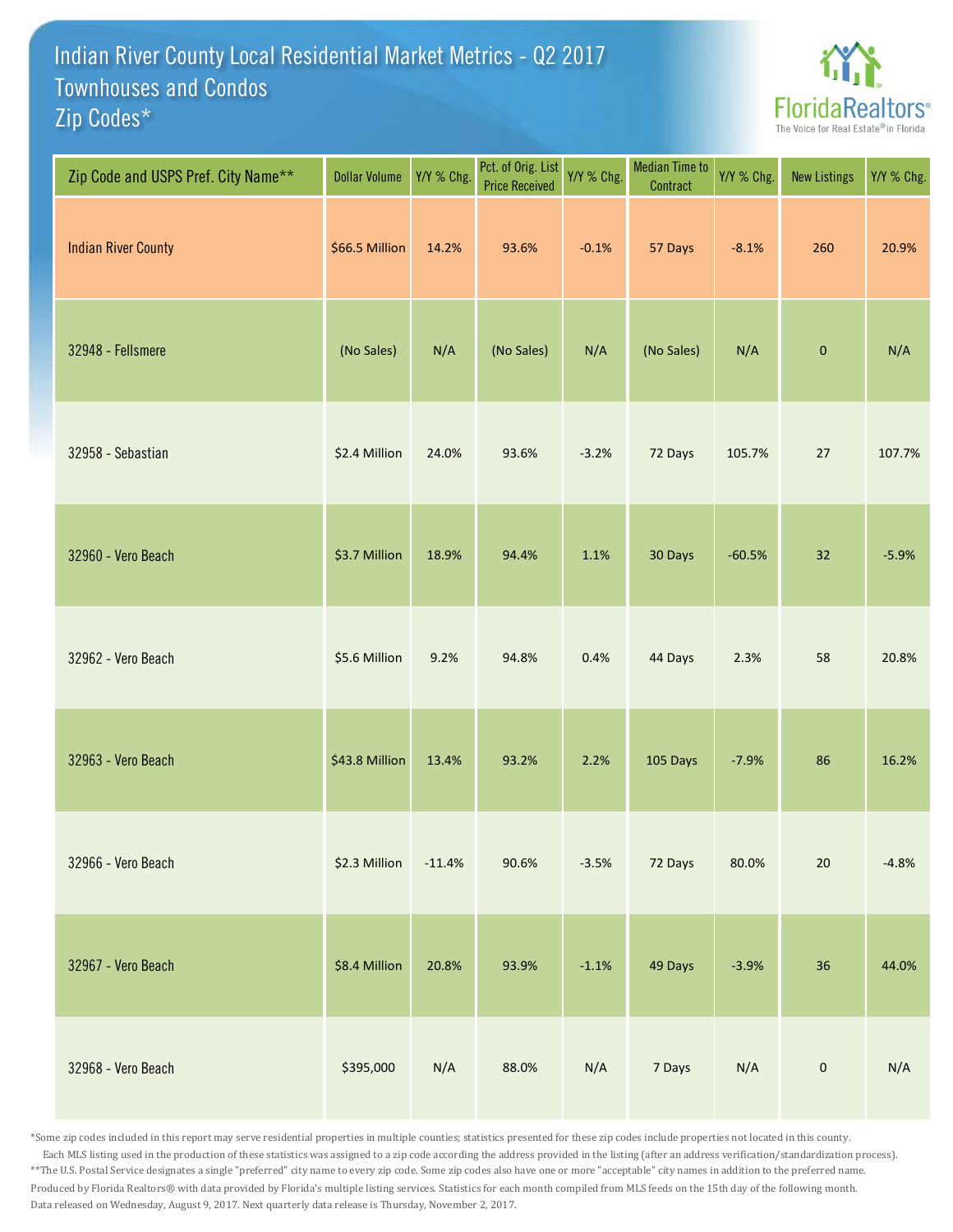## Indian River County Local Residential Market Metrics - Q2 2017 Zip Codes\* Townhouses and Condos



| Zip Code and USPS Pref. City Name** | <b>New Pending</b><br><b>Sales</b> | Y/Y % Chg. | Pending<br>Inventory | Y/Y % Chg. | Active Inventory Y/Y % Chg. |          | <b>Months Supply</b><br>of Inventory | Y/Y % Chg. |
|-------------------------------------|------------------------------------|------------|----------------------|------------|-----------------------------|----------|--------------------------------------|------------|
| <b>Indian River County</b>          | 216                                | $-0.5%$    | 91                   | 13.8%      | 348                         | 3.6%     | 5.4                                  | 3.8%       |
| 32948 - Fellsmere                   | $\pmb{0}$                          | N/A        | $\pmb{0}$            | N/A        | $\pmb{0}$                   | N/A      | 0.0                                  | N/A        |
| 32958 - Sebastian                   | 16                                 | 33.3%      | $\boldsymbol{6}$     | 100.0%     | 29                          | 11.5%    | 6.4                                  | $-5.9%$    |
| 32960 - Vero Beach                  | 32                                 | $-11.1%$   | $17\,$               | 30.8%      | $20\,$                      | $-48.7%$ | $2.0$                                | $-53.5%$   |
| 32962 - Vero Beach                  | 52                                 | 6.1%       | $14\,$               | 7.7%       | 60                          | 30.4%    | 4.0                                  | 42.9%      |
| 32963 - Vero Beach                  | 58                                 | $-18.3%$   | 26                   | $-25.7%$   | 181                         | 7.7%     | 9.4                                  | 20.5%      |
| 32966 - Vero Beach                  | $21\,$                             | 5.0%       | $11\,$               | 37.5%      | $23\,$                      | $-4.2%$  | 3.5                                  | $-5.4%$    |
| 32967 - Vero Beach                  | 36                                 | 24.1%      | $17\,$               | 112.5%     | $34\,$                      | 3.0%     | 3.8                                  | $-11.6%$   |
| 32968 - Vero Beach                  | $\mathbf{1}$                       | N/A        | $\mathbf 0$          | N/A        | $\mathbf 0$                 | N/A      | $0.0\,$                              | N/A        |

\*Some zip codes included in this report may serve residential properties in multiple counties; statistics presented for these zip codes include properties not located in this county. Each MLS listing used in the production of these statistics was assigned to a zip code according the address provided in the listing (after an address verification/standardization process). \*\*The U.S. Postal Service designates a single "preferred" city name to every zip code. Some zip codes also have one or more "acceptable" city names in addition to the preferred name. Produced by Florida Realtors® with data provided by Florida's multiple listing services. Statistics for each month compiled from MLS feeds on the 15th day of the following month. Data released on Wednesday, August 9, 2017. Next quarterly data release is Thursday, November 2, 2017.